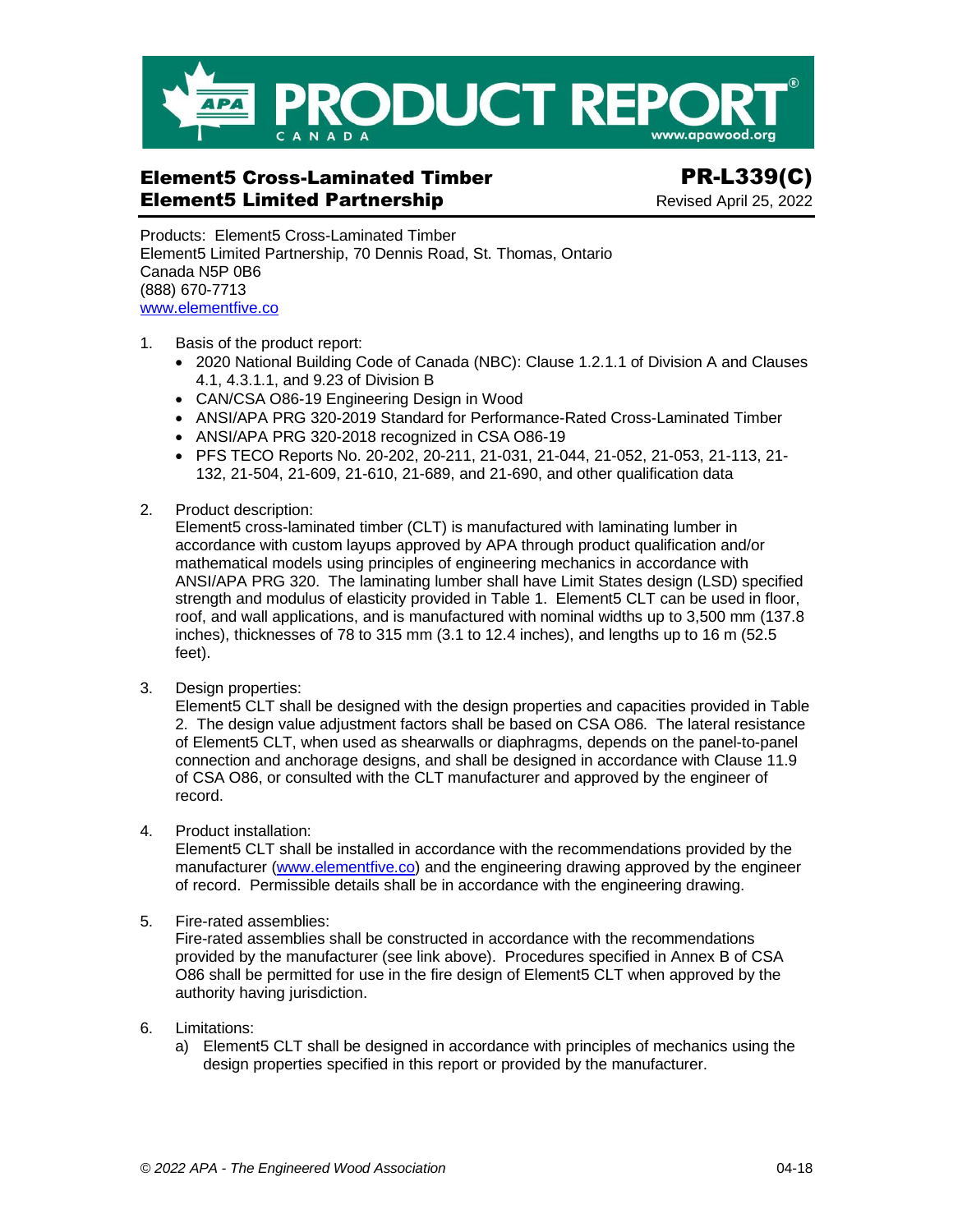- b) Element5 CLT shall be limited to dry service conditions where the average equilibrium moisture content of solid-sawn lumber over a year is 15% or less and does not exceed 19%.
- c) Design properties for Element5 CLT, when used as beams or lintels with loads applied parallel to the face-bond gluelines, are beyond the scope of this report.
- d) Element5 CLT shall be manufactured in compliance with ANSI/APA PRG 320 and documented in the Element5's in-plant manufacturing standard approved by APA.
- e) Element5 CLT is produced at the Element5 Limited Partnership, St. Thomas, Ontario facility under a quality assurance program audited by APA.
- f) This report is subject to re-examination in one year.
- 7. Identification:

Element5 CLT described in this report is identified by a label bearing the manufacturer's name (Element5) and/or trademark, the APA assigned plant number (1145), the product standard (ANSI/APA PRG 320), the APA logo, the CLT grade and thickness (or layup ID), the report number PR-L339 or PR-L339C, and a means of identifying the date of manufacture.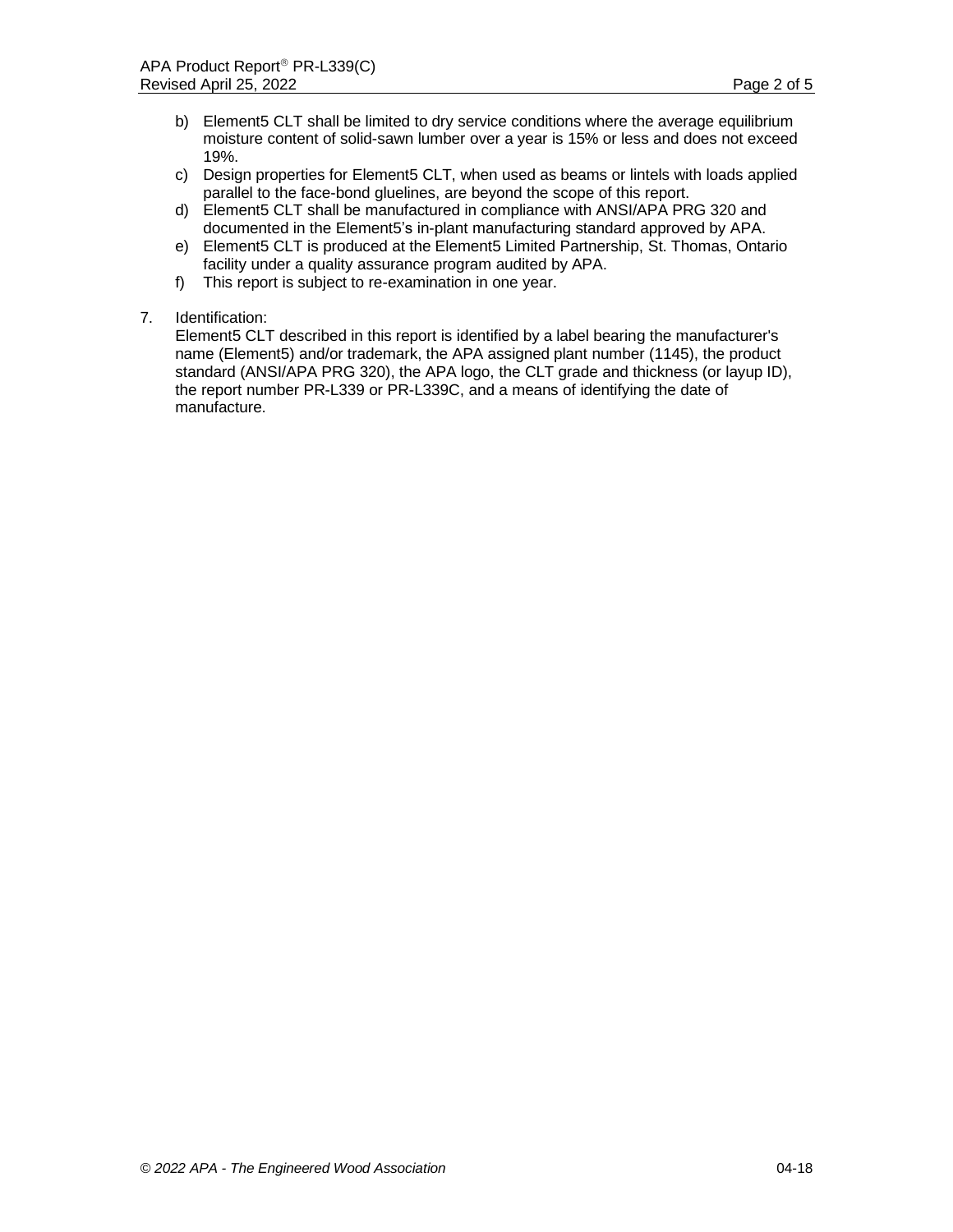|                                 |                           |       |        |       | Laminations Used in Major Strength Direction |       |       |       | Laminations Used in Minor Strength Direction |                           |       |       |       |       |       |       |       |      |
|---------------------------------|---------------------------|-------|--------|-------|----------------------------------------------|-------|-------|-------|----------------------------------------------|---------------------------|-------|-------|-------|-------|-------|-------|-------|------|
| <b>CLT</b> Grade                | Grade &                   |       |        |       |                                              |       |       | lcp   | G                                            | Grade &                   |       |       |       | lc.   |       |       | Tcp   |      |
|                                 | Species                   | (MPa) | (MPa)  | (MPa) | (MPa)                                        | (MPa) | (MPa) | (MPa) |                                              | Species                   | (MPa) | (MPa) | (MPa) | (MPa) | (MPa) | (MPa) | 'MPa) |      |
| E1M10 &<br>E1M10.1              | 2100f-1.8E<br><b>SPF</b>  | 30.4  | 12.400 | 17.7  | 19.9                                         | .5    | 0.50  | 6.5   | 0.47                                         | No. 1/No. 2<br>SPF        | 11.8  | 9,500 | 5.5   | 11.5  | .5    | 0.50  | 5.3   | 0.42 |
| E1M12,<br>E1M12.1, &<br>E1M12.2 | 1650f-1.5E<br><b>SPF</b>  | 23.9  | 10.300 | 11.4  | 18.7                                         |       | 0.50  | 5.3   | 0.42                                         | No. 1/No. 2<br><b>SPF</b> | 11.8  | 9,500 | 5.5   | 11.5  | .5    | 0.50  | 5.3   | 0.42 |
| V2M7, V2M7.1.<br>& V2M7.2       | No. 1/No. 2<br><b>SPF</b> |       | 9,500  | 5.5   | 11.5                                         |       | 0.50  | 5.3   | 0.42                                         | No. 1/No. 2<br><b>SPF</b> | 11.8  | 9,500 | 5.5   | 11.5  | .5    | 0.50  | 5.3   | 0.42 |

Table 1. LSD Specified Strengths and Modulus of Elasticity<sup>(a)</sup> for Lumber Laminations Used in Element5 CLT (for Use in Canada)

For Imperial: 1 MPa = 145.04 psi

(a) Tabulated values are Limit States design values and not permitted to be increased for the lumber size adjustment factor in accordance with CSA O86. The design values shall be used in conjunction with the section properties provided by the CLT manufacturer based on the actual layup used in manufacturing the CLT panel (see Table 2).

| <b>CLT</b><br>Grade <sup>(c)</sup> | Layup<br>ID | Thick-<br>ness, t <sub>o</sub><br>(mm) | Lamination Thickness (mm) in CLT Layup |    |     |    |     |    |     |    |     |                                        |                                             | Major Strength Direction               |                     | Minor Strength Direction                    |                                             |                                         |                             |  |
|------------------------------------|-------------|----------------------------------------|----------------------------------------|----|-----|----|-----|----|-----|----|-----|----------------------------------------|---------------------------------------------|----------------------------------------|---------------------|---------------------------------------------|---------------------------------------------|-----------------------------------------|-----------------------------|--|
|                                    |             |                                        | $=$                                    | ⊥  | $=$ |    | $=$ |    | $=$ |    | $=$ | $(F_bS)_{eff,f,0}$<br>(106 N-<br>mm/m) | $(EI)_{eff,f,0}$<br>$(109 N -$<br>$mm2/m$ ) | $(GA)_{eff,0}$<br>$(10^6 \text{ N/m})$ | $V_{s.0}$<br>(kN/m) | $(F_bS)_{eff,f,90}$<br>$(10^6 N -$<br>mm/m) | $(EI)$ eff,f,90<br>$(10^9 N -$<br>$mm2/m$ ) | $(GA)$ eff,f,90<br>$(10^6 \text{ N/m})$ | V <sub>s.90</sub><br>(kN/m) |  |
| E1M10                              | 3-ply       | 105                                    | 35                                     | 35 | 35  |    |     |    |     |    |     | 46                                     | 1,153                                       | 7.7                                    | 35                  | 2.4                                         | 34                                          | 9.6                                     | 12                          |  |
|                                    | 5-ply       | 175                                    | 35                                     | 35 | 35  | 35 | 35  |    |     |    |     | 105                                    | 4,416                                       | 15                                     | 58                  | 21                                          | 884                                         | 19                                      | 35                          |  |
|                                    | 7-ply       | 245                                    | 35                                     | 35 | 35  | 35 | 35  | 35 | 35  |    |     | 186                                    | 10,922                                      | 23                                     | 82                  | 48                                          | 3,399                                       | 29                                      | 58                          |  |
|                                    | 9-ply       | 315                                    | 35                                     | 35 | 35  | 35 | 35  | 35 | 35  | 35 | 35  | 288                                    | 21,764                                      | 31                                     | 105                 | 85                                          | 8,428                                       | 38                                      | 82                          |  |
| E1M10.1                            | 3-ply       | 78                                     | 26                                     | 26 | 26  |    |     |    |     |    |     | 25                                     | 473                                         | 5.7                                    | 26                  | 1.3                                         | 14                                          | 7.1                                     | 9                           |  |
|                                    | 5-ply       | 130                                    | 26                                     | 26 | 26  | 26 | 26  |    |     |    |     | 58                                     | 1,810                                       | 11                                     | 43                  | 12                                          | 362                                         | 14                                      | 26                          |  |
|                                    | 7-ply       | 182                                    | 26                                     | 26 | 26  | 26 | 26  | 26 | 26  |    |     | 103                                    | 4,477                                       | 17                                     | 61                  | 27                                          | 1,393                                       | 21                                      | 43                          |  |
|                                    | 9-ply       | 234                                    | 26                                     | 26 | 26  | 26 | 26  | 26 | 26  | 26 | 26  | 159                                    | 8,922                                       | 23                                     | 78                  | 47                                          | 3,455                                       | 29                                      | 61                          |  |
|                                    | 3-ply       | 105                                    | 35                                     | 35 | 35  |    |     |    |     |    |     | 36                                     | 958                                         | 7.6                                    | 35                  | 2.4                                         | 34                                          | 8.1                                     | 12                          |  |
| E1M12                              | 5-ply       | 175                                    | 35                                     | 35 | 35  | 35 | 35  |    |     |    |     | 83                                     | 3,673                                       | 15                                     | 58                  | 21                                          | 884                                         | 16                                      | 35                          |  |
|                                    | 7-ply       | 245                                    | 35                                     | 35 | 35  | 35 | 35  | 35 | 35  |    |     | 146                                    | 9,091                                       | 23                                     | 82                  | 48                                          | 3,392                                       | 24                                      | 58                          |  |
|                                    | 9-ply       | 315                                    | 35                                     | 35 | 35  | 35 | 35  | 35 | 35  | 35 | 35  | 227                                    | 18,125                                      | 30                                     | 105                 | 85                                          | 8,403                                       | 33                                      | 82                          |  |
|                                    | 3-ply       | 78                                     | 26                                     | 26 | 26  |    |     |    |     |    |     | 20                                     | 393                                         | 5.7                                    | 26                  | 1.3                                         | 14                                          | 6.0                                     | 9                           |  |
| E1M12.1                            | 5-ply       | 130                                    | 26                                     | 26 | 26  | 26 | 26  |    |     |    |     | 46                                     | 1,506                                       | 11                                     | 43                  | 12                                          | 362                                         | 12                                      | 26                          |  |
|                                    | 7-ply       | 182                                    | 26                                     | 26 | 26  | 26 | 26  | 26 | 26  |    |     | 81                                     | 3,727                                       | 17                                     | 61                  | 27                                          | .391                                        | 18                                      | 43                          |  |
|                                    | 9-ply       | 234                                    | 26                                     | 26 | 26  | 26 | 26  | 26 | 26  | 26 | 26  | 125                                    | 7,430                                       | 23                                     | 78                  | 47                                          | 3,445                                       | 24                                      | 61                          |  |

Table 2. LSD Stiffness and Unfactored Resistance Values<sup>(a,b)</sup> for Element5 CLT (for Use in Canada)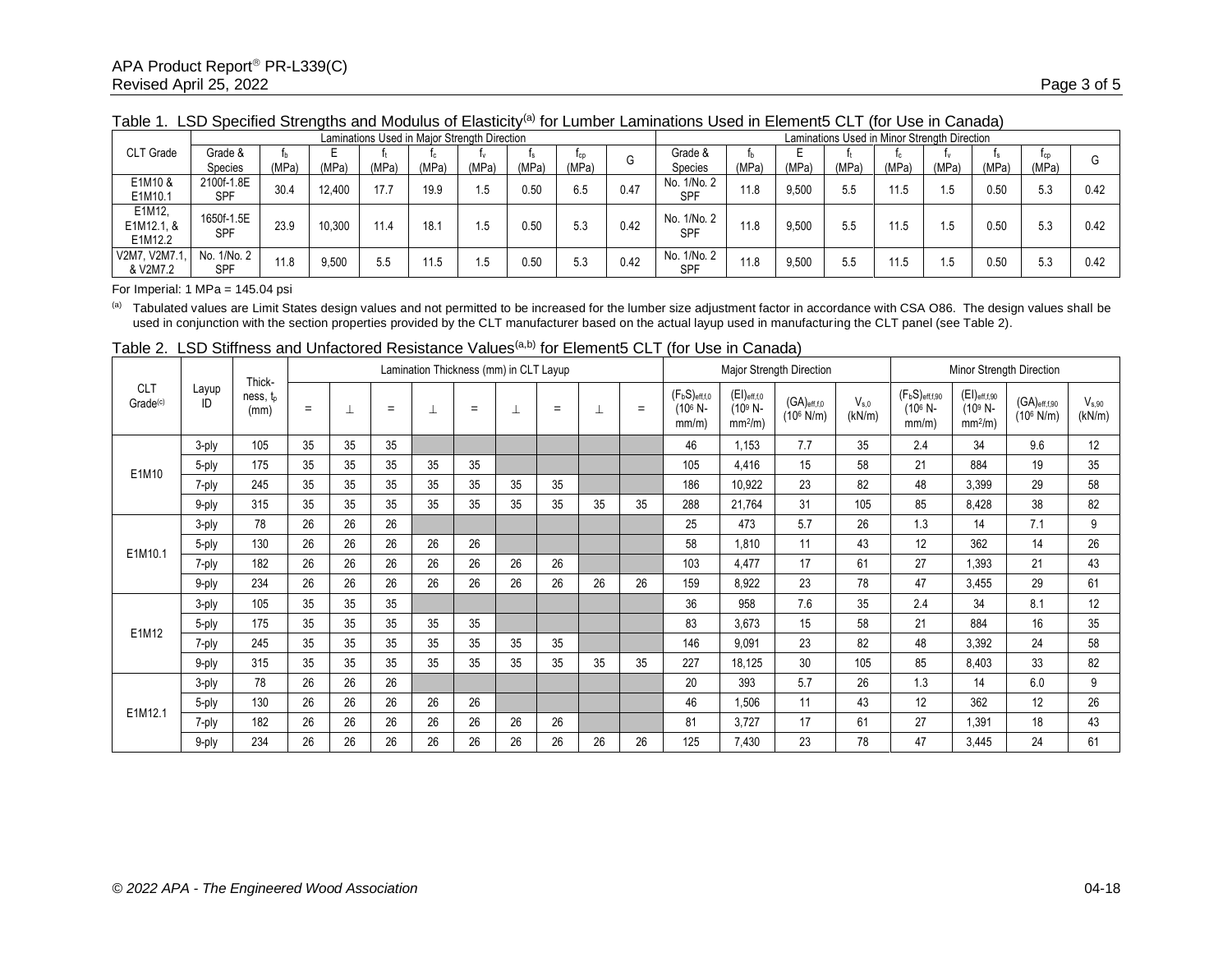| <b>CLT</b><br>Grade <sup>(c)</sup> | Layup<br>ID | Thick-<br>ness, t <sub>p</sub><br>(mm) | Lamination Thickness (mm) in CLT Layup |    |     |    |     |    |     |    |     |                                                      |                                             | Major Strength Direction               |                     | Minor Strength Direction                                       |                                                      |                                          |                      |  |
|------------------------------------|-------------|----------------------------------------|----------------------------------------|----|-----|----|-----|----|-----|----|-----|------------------------------------------------------|---------------------------------------------|----------------------------------------|---------------------|----------------------------------------------------------------|------------------------------------------------------|------------------------------------------|----------------------|--|
|                                    |             |                                        | $=$                                    | ⊥  | $=$ | ┷  | $=$ | ┷  | $=$ | ᆂ  | $=$ | $(F_bS)_{eff, f, 0}$<br>(10 <sup>6</sup> N-<br>mm/m) | $(EI)_{eff,f,0}$<br>$(109 N -$<br>$mm2/m$ ) | $(GA)_{eff,6}$<br>$(10^6 \text{ N/m})$ | $V_{s.0}$<br>(kN/m) | (F <sub>b</sub> S) <sub>eff,f,90</sub><br>$(10^6 N -$<br>mm/m) | $(EI)_{\text{eff,f,90}}$<br>$(10^9 N -$<br>$mm2/m$ ) | $(GA)_{eff,fg0}$<br>$(10^6 \text{ N/m})$ | $V_{s,90}$<br>(kN/m) |  |
| E1M12.2                            | 3-ply       | 89                                     | 35                                     | 19 | 35  |    |     |    |     |    |     | 27                                                   | 599                                         | 7.8                                    | 30                  | 0.71                                                           | 5.4                                                  | 5.1                                      | 6                    |  |
|                                    | 5-ply       | 143                                    | 35                                     | 19 | 35  | 19 | 35  |    |     |    |     | 61                                                   | 2,222                                       | 16                                     | 48                  | 9.4                                                            | 275                                                  | 10                                       | 24                   |  |
|                                    | 7-ply       | 197                                    | 35                                     | 19 | 35  | 19 | 35  | 19 | 35  |    |     | 109                                                  | 5,439                                       | 23                                     | 66                  | 21                                                             | 1,089                                                | 15                                       | 42                   |  |
|                                    | 9-ply       | 251                                    | 35                                     | 19 | 35  | 19 | 35  | 19 | 35  | 19 | 35  | 169                                                  | 10,785                                      | 31                                     | 84                  | 37                                                             | 2,727                                                | 20                                       | 60                   |  |
| <b>V2M7</b>                        | 3-ply       | 105                                    | 35                                     | 35 | 35  |    |     |    |     |    |     | 18                                                   | 884                                         | 7.6                                    | 35                  | 2.4                                                            | 34                                                   | 7.6                                      | 12                   |  |
|                                    | 5-ply       | 175                                    | 35                                     | 35 | 35  | 35 | 35  |    |     |    |     | 41                                                   | 3,390                                       | 15                                     | 58                  | 21                                                             | 884                                                  | 15                                       | 35                   |  |
|                                    | 7-ply       | 245                                    | 35                                     | 35 | 35  | 35 | 35  | 35 | 35  |    |     | 72                                                   | 8,394                                       | 23                                     | 82                  | 48                                                             | 3,390                                                | 23                                       | 58                   |  |
|                                    | 9-ply       | 315                                    | 35                                     | 35 | 35  | 35 | 35  | 35 | 35  | 35 | 35  | 112                                                  | 16,738                                      | 30                                     | 105                 | 85                                                             | 8,394                                                | 30                                       | 82                   |  |
|                                    | 3-ply       | 78                                     | 26                                     | 26 | 26  |    |     |    |     |    |     | 9.8                                                  | 362                                         | 5.6                                    | 26                  | 1.3                                                            | 14                                                   | 5.6                                      | 9                    |  |
| V2M7.1                             | 5-ply       | 130                                    | 26                                     | 26 | 26  | 26 | 26  |    |     |    |     | 23                                                   | .390                                        | 11                                     | 43                  | 12                                                             | 362                                                  | 11                                       | 26                   |  |
|                                    | 7-ply       | 182                                    | 26                                     | 26 | 26  | 26 | 26  | 26 | 26  |    |     | 40                                                   | 3,441                                       | 17                                     | 61                  | 27                                                             | 1,390                                                | 17                                       | 43                   |  |
|                                    | 9-ply       | 234                                    | 26                                     | 26 | 26  | 26 | 26  | 26 | 26  | 26 | 26  | 62                                                   | 6.862                                       | 22                                     | 78                  | 47                                                             | 3.441                                                | 22                                       | 61                   |  |
|                                    | 3-ply       | 89                                     | 35                                     | 19 | 35  |    |     |    |     |    |     | 13                                                   | 553                                         | 7.7                                    | 30                  | 0.71                                                           | 5.4                                                  | 4.7                                      | 6                    |  |
|                                    | 5-ply       | 143                                    | 35                                     | 19 | 35  | 19 | 35  |    |     |    |     | 30                                                   | 2,050                                       | 15                                     | 48                  | 9.4                                                            | 275                                                  | 9.4                                      | 24                   |  |
| V2M7.2                             | 7-ply       | 197                                    | 35                                     | 19 | 35  | 19 | 35  | 19 | 35  |    |     | 54                                                   | 5,019                                       | 23                                     | 66                  | 21                                                             | 1,087                                                | 14                                       | 42                   |  |
|                                    | 9-ply       | 251                                    | 35                                     | 19 | 35  | 19 | 35  | 19 | 35  | 19 | 35  | 84                                                   | 9,954                                       | 31                                     | 84                  | 37                                                             | 2,721                                                | 19                                       | 60                   |  |

## Table 2. LSD Stiffness and Unfactored Resistance Values<sup>(a,b)</sup> for Element5 CLT (for Use in Canada) (Continued)

For Imperial: 1 mm = 0.0394 in.; 1 m = 3.28 ft; 1 N = 0.2248 lbf

(a) Tabulated values are unfactored Limit States design values and not permitted to be increased for the lumber size adjustment factor in accordance with CSA O86.<br>(b) Deflection under a specified uniformly distributed loa

Deflection under a specified uniformly distributed load,  $w$ , acting perpendicular to the face of a single-span CLT panel shall be permitted to be calculated as a sum of the deflections due to moment and shear effects using the effective bending stiffness, (EI)<sub>eff</sub>, and the effective in-plane (planar) shear rigidity, (GA)<sub>eff</sub>, as follows:

$$
\delta = \frac{5wL^4}{384(EI)_{eff}} + \frac{wL^2}{8000(GA)_{eff}}
$$
  
 
$$
\frac{w}{w} = \text{uniform load. N/m}^2
$$

where:  $\delta$  = estimated deflection, mm;  $w$ 

L  $=$  span, m;  $=$  span, m;

 $(GA)_{\text{eff}}$  = tabulated effective in-plane (planar) shear rigidity, 10<sup>6</sup> N/m.

For a concentrated load, P, located in the middle of a single span CLT panel acting perpendicular to the panel, the deflection shall be permitted to be calculated as follows:

$$
\delta = \frac{PL^3}{48(EI)_{eff}} + \frac{PL}{4000(GA)_{eff}}
$$
 [2]

where:  $\delta$  = estimated deflection, mm;  $\beta$  = concentrated load, N/m of width;

L  $=$  span, m;  $=$  span, m;  $(GA)_{\text{eff}}$  = tabulated effective in-plane (planar) shear rigidity, 10<sup>6</sup> N/m.

 $<sup>(c)</sup>$  The CLT grade and layups are developed based on ANSI/APA PRG 320, as permitted by the standard.</sup>